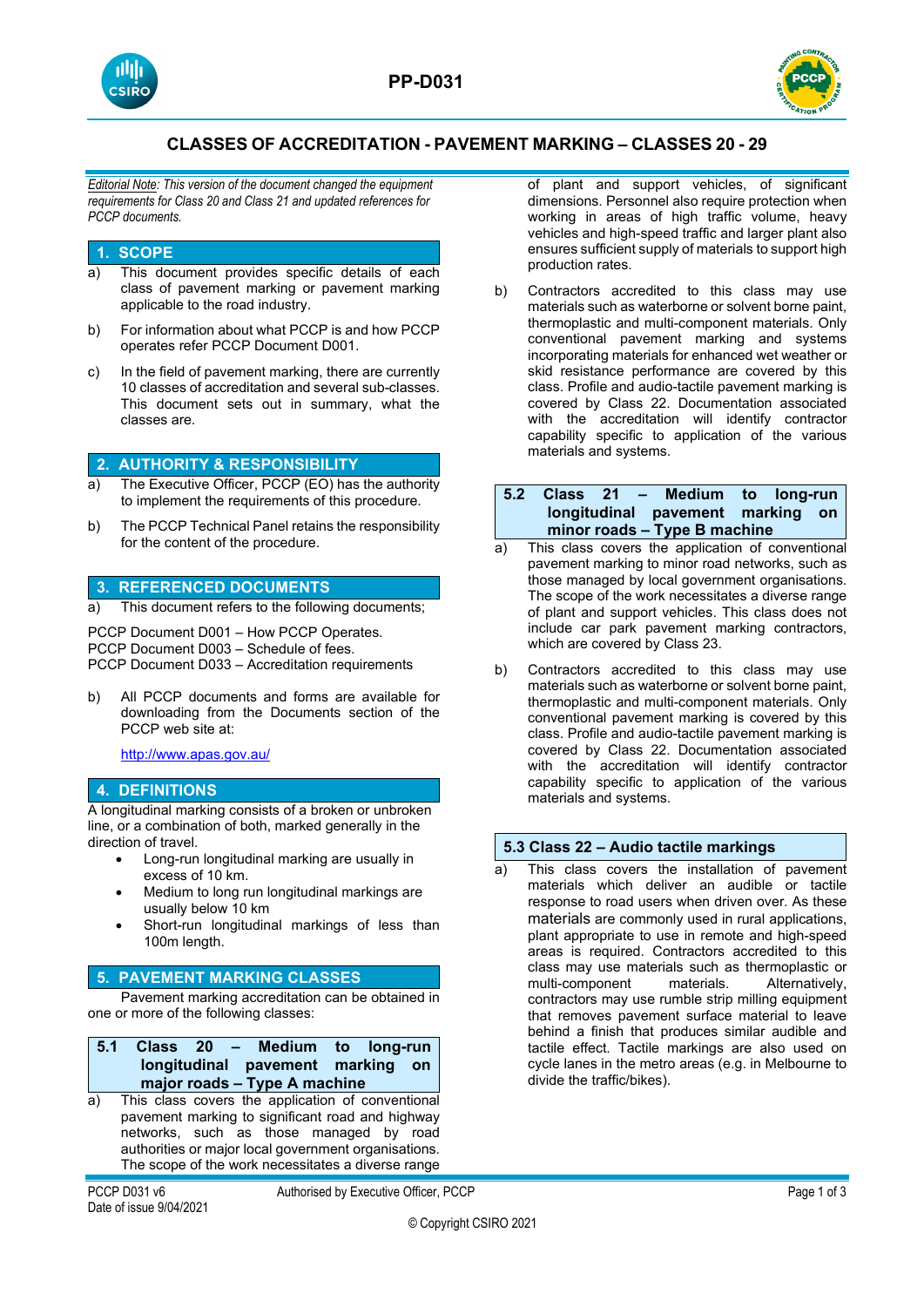



# **CLASSES OF ACCREDITATION - PAVEMENT MARKING – CLASSES 20 - 29**

## **5.4 Class 23 – Car park markings**

a) This class covers the application of conventional pavement marking to car parks. Markings will include arrows, stop bars and messages also. Contractors accredited to this class will require a variety of plant, in terms of size and manoeuvrability, to cater for high rise and single level car parks. Contractors will also require laying out and spotting skills for new work applications, as well as reading and understanding plans/drawings.

#### **5.5 Class 24 – Transverse pavement marking including intersections & messaging**

- a) This class covers the application of intersection markings such as arrows and stop lines and messages such as railway and school crossings. These markings are usually applied by trowel, screed, rolled-on and handheld spray equipment rather than the automated pavement marking equipment required by Classes 20, 21 and 22. Templates and stencils are used to produce markings complying with statutory requirements.
- b) Contractors accredited to this class may use materials such as waterborne or solvent borne paint, thermoplastic and multi-component materials, with the addition of retroreflective and/ or skid resistant materials.

#### **5.6 Class 25 – Raised pavement markers**

a) This class covers contractors involved in the installation of raised pavement markers and other raised pavement bars. These may be installed by pedestrian or mobile and are normally glued to the road using multi-component or hot-melt adhesives.

## **5.7 Class 26 – High friction surfacings**

a) This class covers the installation of high friction surfacing to pavements and pedestrian surfaces. These markings are aimed at enhancing the slip and skid resistance of surfaces, often incorporating a specific colour to identify the specific use of the marked area. Examples of the latter include the use of red for bus lanes and green for cycle lanes or yellow filled walkways.

## **5.8 Class 27 – Marking removal**

a) This class covers the removal of unwanted pavement markings. Plant may employ mechanical abrasion, grinding, high pressure water, chemical or other means to remove the markings. The containment and disposal of waste produced by these processes must be managed in accordance with statutory requirements.

#### **5.9 Class 28 – Airport markings**

- a) This class covers the application of conventional pavement marking to airport runways, aprons and taxiways.
- b) Markings are typically white on runways but may be white, yellow, blue, red or black on aprons and taxiways.
- c) Markings are typically under-bound waterborne coatings to assist with self-cleaning ability.
- d) Markings on runways are free of glass beads to increase slip resistance and much wider than conventional line marking, up to 500mm.

#### **5.10 Class 29 – Short-run longitudinal pavement marking on major & minor roads – Type C machine**

This class covers the application of conventional pavement marking to both Major and Minor road networks, but only for short runs (e.g. re-marking or new marking). Due to the short runs, the range of plant required is minimal and usually similar application equipment to that required under Classes 23 and 24, will suffice. Personnel may require protection when working in areas of high traffic volume.

### **ADDITIONAL INFORMATION**

Accreditation requirements for the above classes are detailed in PCCP Document D033. Applicable fees are detailed in PCCP Document D003.